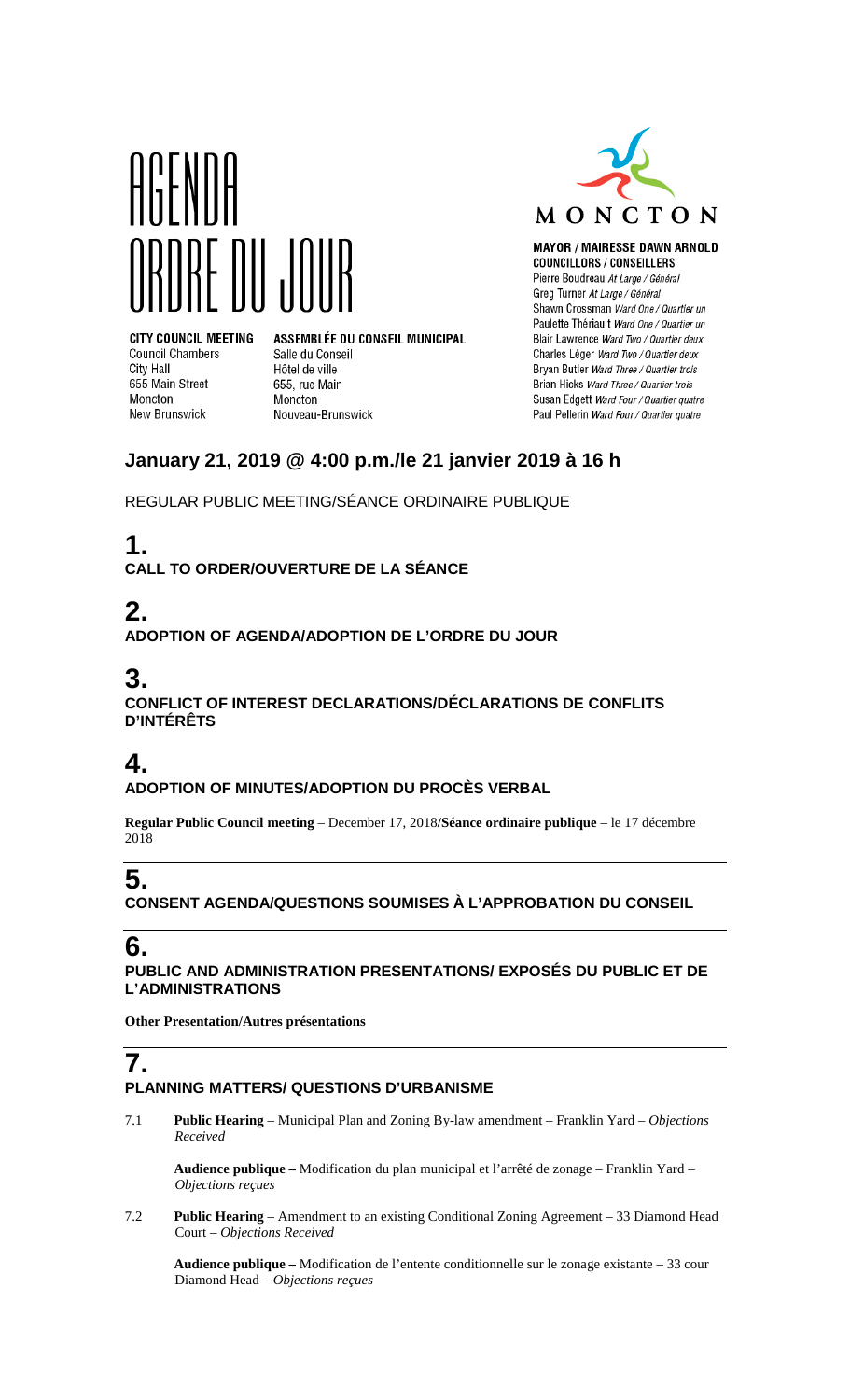7.3 **Public Hearing** – Rezoning application – 69-71 Archibald Street –*Objections Received*

**Audience publique** – Demande de rezonage **–** 69-71 rue Archibald – *Objections reçues*

7.4 **Application** to amend the permitted uses in the NC Zone (Neighbourhood Convenience) at 61 Donald Avenue

**Demande** visant à modifier les usages permis au 61, avenue Donald, dans la zone NC (dépanneurs de quartier)

#### **8. STATEMENTS BY MEMBERS OF COUNCIL/ EXPOSÉS DES MEMBRES DU CONSEIL**

| Pierre Boudreau    | Charles Léger      |
|--------------------|--------------------|
| Shawn Crossman     | <b>Brian Hicks</b> |
| Greg Turner        | Bryan Butler       |
| Paulette Thériault | Susan Edgett       |
| Blair Lawrence     | Paul Pellerin      |
|                    | Dawn Arnold        |

### **9.**

#### **REPORTS AND RECOMMENDATIONS FROM COMMITTEES AND PRIVATE MEETINGS/ RAPPORTS ET RECOMMANDATIONS DES COMITÉS ET RÉUNIONS À HUIS CLOS**

9.1 **Recommendation(s)** – Private Session – January 14, 2019

**Recommandation(s)** – Séance à huis clos – le 14 janvier 2019

9.2 **Recommendation(s)** – Special Private Session – January 21, 2019 *(if necessary)*

**Recommandation(s)** – Séance extraordinaire à huis clos – le 21 janvier 2019 *(si nécessaire)*

### **10. REPORTS FROM ADMINISTRATION/ RAPPORTS DE L'ADMINISTRATION**

10.1 **Public Hearing** – 2019 BIA Levy – *no objections received*

**Audience publique** – ZAA 2019 – *aucune objection reçue*

10.2 **Sewer System Review and Master Plan** – Phase 7 Final Report

**Réseau d'égouts : Examen et plan directeur** – Rapport définitif – Phase VII

#### **11. READING OF BY-LAWS/ LECTURE D'ARRÊTÉS MUNICIPAUX**

11.1 A By Law in Amendment of the City of Moncton Zoning By-Law, being By-Law Z-213.61 – Donald Ave. – *First Reading*

Arrêté portant modification de l'arrêté de zonage de la Ville de Moncton, soit l'arrêté Z-213.61 – avenue Donald – *Première lecture*

11.2 A By-Law in amendment of a By-Law Respecting the proceedings of Moncton City Council and Committee Meetings, being By-Law A-418.1 – *First Reading*

Arrêté portant modification de l'arrêté concernant les délibérations du conseil municipal de Moncton et les réunions des comités, soit l'arrêté A-418.1 – *Première lecture*

11.3 **A By-law** in Amendment of a By-Law Relating to the approval of the Budget for Downtown Moncton CentreVille Inc. and to Establish a Special Business Improvement Area Levy in the City of Moncton, being By-Law A-1002.18 – *Second and Third Readings*

**Arrêté** portant modification de l'arrêté concernant l'approbation du budget de Downtown Moncton Centre-ville Inc. et l'établissement d'une contribution spéciale pour la zone d'amélioration des affaires de la Ville de Moncton, soit l'arrêté A-1002.18 – *Deuxième et troisième lectures*